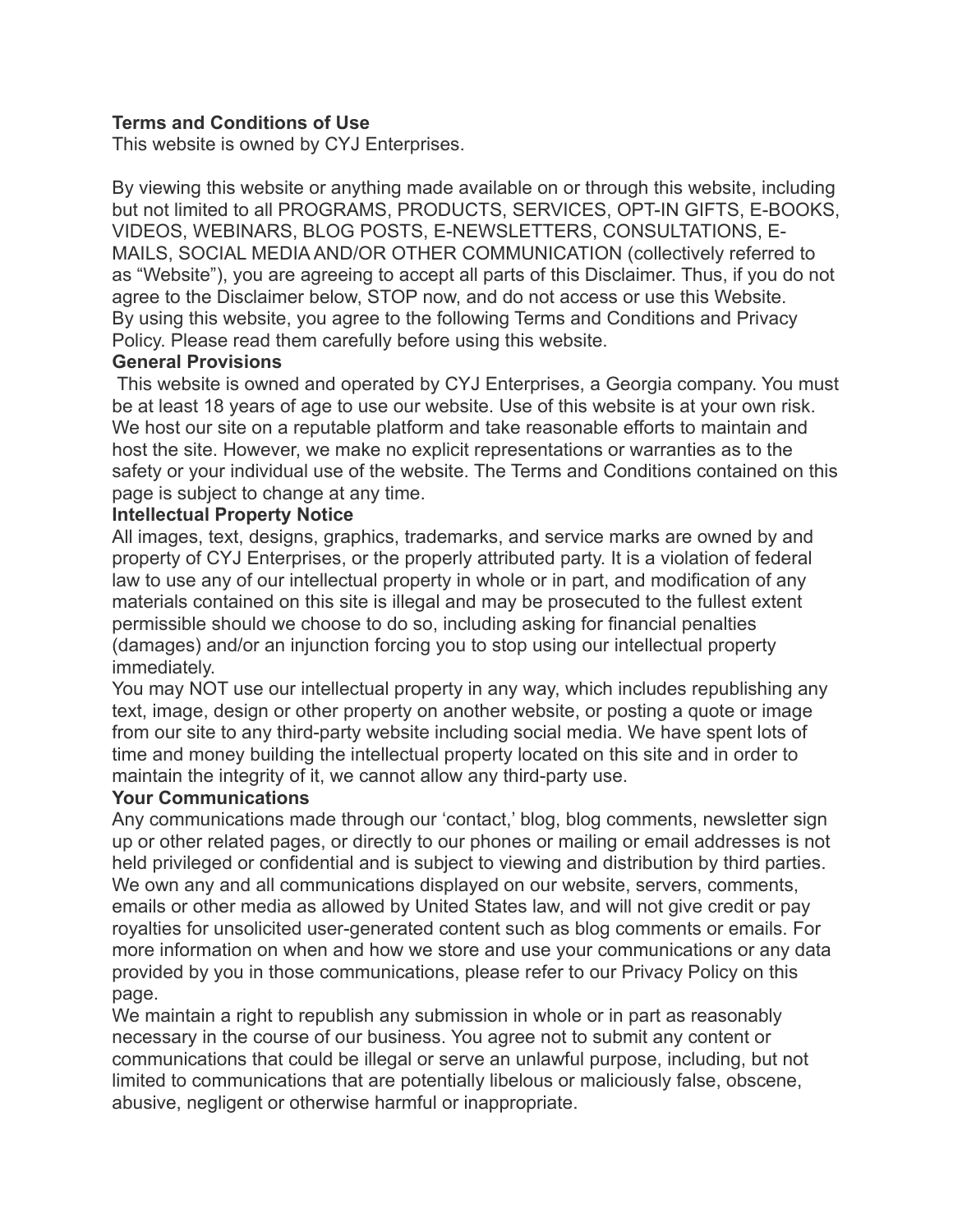## **Disclaimers**

You aim to accurately represent the information provided to us on or through our Website. You acknowledge that you are participating voluntarily in using our Website and that you are solely and personally responsible for your choices, actions, and results, now and in the future. You accept full responsibility for the consequences of your use, or non-use, of any information provided on or through this Website, and you agree to use your own judgment and due diligence before implementing any idea, suggestion or recommendation from our Website to your life, family or business. The role of this Website is to support and assist you in reaching your own goals, but your success depends primarily on your own effort, motivation, commitment, and followthrough. We cannot predict and do not guarantee that you will attain a particular result, and you accept and understand that results differ for each individual. Each individual's results depend on his or her unique background, dedication, desire, motivation, actions, and numerous other factors. You fully agree that there are no guarantees as to the specific outcome or results you can expect from using the information you receive on or through this Website.

Coaching is not professional mental health care or medical care. If you feel psychologically stressed to the point that it is interfering with your ability to function, please have the courage to seek the help you need in the form of a professional counselor. Coaching may augment your therapy, but the work of coaching is meant to be done when major emotional and psychological wounds are already healing or healed.

In that spirit, by purchasing coaching services from chakayjackson.com, you confirm that you have read and agree to each statement and that you wish to proceed:

- I understand that the coaching services I will be receiving from my chakayjackson.com are not offered as a substitute for professional mental health care or medical care and are not intended to diagnose, treat or cure any mental health or medical conditions. I also understand that my Coach is not acting as a mental health counselor or a medical professional.
- I understand that coaching is, at present, an unregulated industry and that my Chaka Y. Jackson is not licensed by the State of Georgia or any other state.
- I understand and agree that I am fully responsible for my well-being during my coaching sessions, and subsequently, including my choices and decisions.
- I understand that coaching is not a substitute for counseling, psychotherapy, psychoanalysis, mental health care or substance abuse treatment, and I will not use it in place of any form of therapy.
- I understand that all comments and ideas offered by chakayjackson.com are solely for the purpose of aiding me in achieving my defined goals. I have the ability to give my informed consent, and hereby give such consent to my coach to assist me in achieving such goals.
- I understand that to the extent our work together involves career or business, chakayjackson.com is not promising outcomes included but not limited to increased clientele, profitability and or business success.
- I understand that chakayjackson.com will protect my information as confidential unless I state otherwise in writing. If I report child, elder abuse or neglect or threaten to harm myself or someone else, I understand that necessary actions will be taken,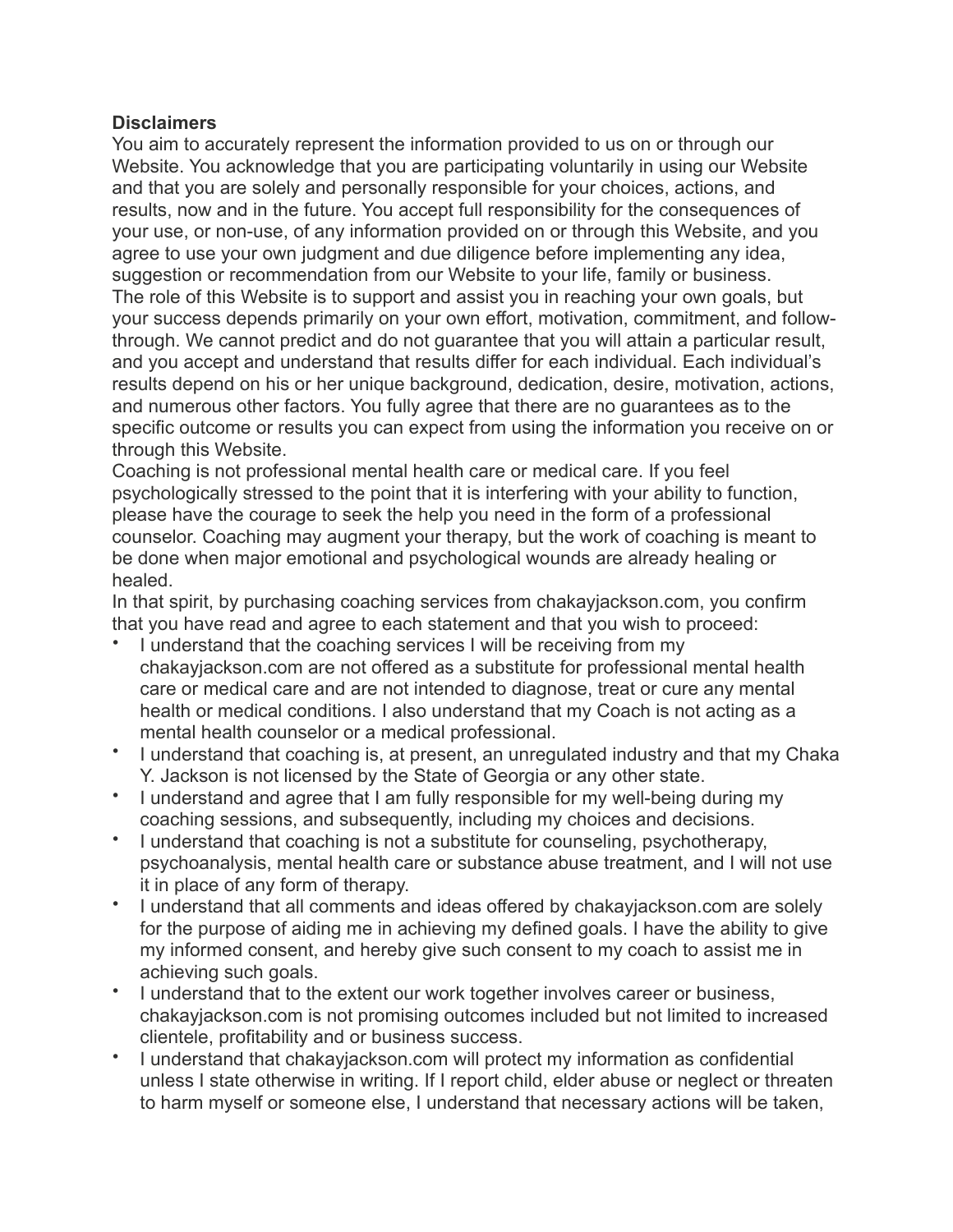and my confidentiality agreement limited in this capacity. Furthermore, if my Coach is ordered by a court to provide information or to testify, she will do so to the extent the law requires.

- I understand that the use of technology is not always secure, and I accept the risks of confidentiality in the use of email, text, phone, Skype and other technology.
- I hereby release, waive, acquit and forever discharge chakayjackson.com, any agents, successors, assigns, personal representatives, executors, heirs and employees from every claim, suit action, demand or right to compensation for damages I may claim to have or that I may have arising out of acts or omissions by myself or by chakayjackson.com as a result of the advice given by chakayjackson.com or otherwise resulting from the coaching relationship contemplated by this agreement including as a result of any consequences incurred from technological failures such as a payment processor error(s) or system failure(s).
- I further declare and represent that no promise, inducement, or agreement not expressed in this agreement has been made to me to sign this agreement. This agreement shall bind my heirs, executors, personal representatives, successors, assigns, and agents.

## **Affiliates**

This site may use affiliate links to sell certain products or services. We disclaim any and all liability as a result of your purchase through one of these links. We will use reasonable efforts to notify you when and where we have placed affiliate links in addition to this disclaimer located in these Terms & Conditions. You accept express liability for any and all consequences or benefits of clicking the affiliate links contained on this website or related communications.

## **Termination**

If at any time we feel you have violated these Terms and Conditions, then we shall immediately terminate your use of our website and any related communications as we deem appropriate. It is within our sole discretion to allow any user's access of our website, and we may revoke this access at any time without notice, and if necessary, block your IP address from further visits to our site(s).

## **Refunds & Payment Collection**

We take your investment seriously, and we would appreciate if you took our investment of time and resources into your success seriously too.

Due to the nature of the services and/or products provided, **all fees are nonrefundable.** CYJ Enterprises reserves the right to charge 1.5% interest per day upon any outstanding sum left unpaid on or after 14 calendar days from due date. Example:

| \$100               | due | March 1  |
|---------------------|-----|----------|
| \$101.50            | due | March 15 |
| \$103.03            | due | March 16 |
| Sent to Collections |     | April 15 |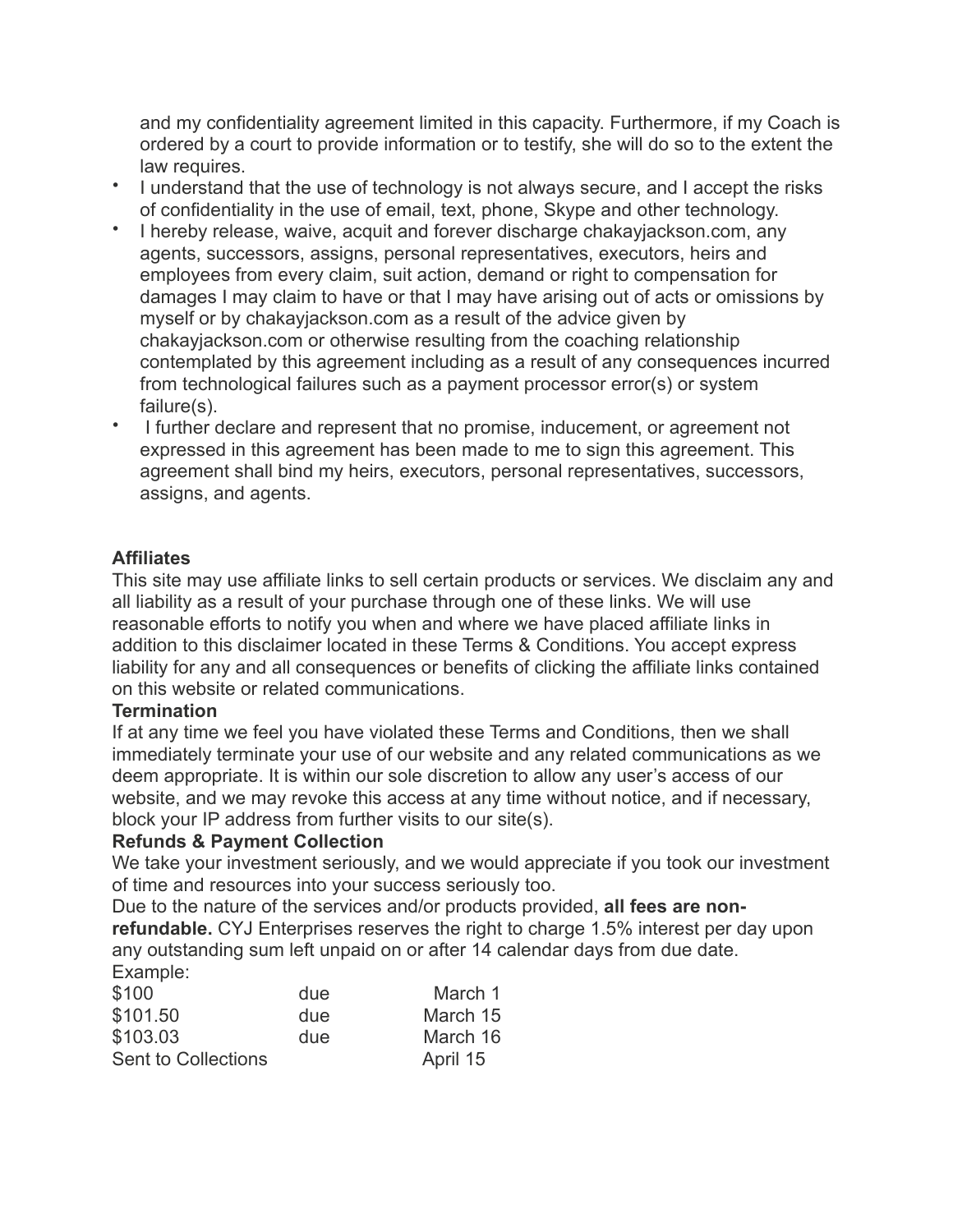After 30 days of outstanding payment, CYJ Enterprises reserves the right to send you to collections, upon which you will owe the total amount of any outstanding payments plus any collection costs including reasonable attorney's fees

### **Severability**

If any part of these Terms and Conditions or our Privacy Policy is deemed unlawful and/ or unenforceable, all other provisions contained herein will remain in full force and effect.

### **Law and Jurisdiction**

These Terms, Conditions and Privacy Policy are governed by and construed in accordance with United States law. Any dispute arising out of or related to the information contained herein is subject to adjudication in the state of Georgia, the United States of America.

## **Consent**

By using our website, you hereby consent to our Terms and Conditions of Use. If you require any more information or have any questions about our Terms and Conditions of website use, or our Privacy Policy, please feel free to contact us by email at [info@chakayjackson.com.](mailto:info@chakayjackson.com)

## **Privacy Policy**

We at CYJ Enterprises respect your privacy. This Privacy Policy is designed to explain how we collect, use, share, and protect the personal information you provide to us when you access our website, purchase our goods or services, or engage with us on social media, as well as your own rights to the information we collect.

Please read this Privacy Policy carefully. We will alert you to any changes to this Policy by changing the "last updated" date at the top of this Policy. Any changes become effective immediately upon publication on our website, and you waive specific notice of any changes to the Policy by continuing to use and access our site(s). We encourage you to review this Privacy Policy periodically when you use our website for any purpose or engage with us on social media. You are deemed to have accepted any changes to any revised Privacy Policy by your continued use of our website after the revised Privacy Policy is posted.

## **INFORMATION THAT WE COLLECT**

We collect a variety of information from you when you visit our website, make purchases, or interact with us on social media. By accepting this Privacy Policy, you are specifically consenting to our collection of the data described below, to our use of the data, to the processing of this data, and to our sharing of the data with third party processors as needed for our legitimate business interests. The information we collect may include:

**Personal Data**: Personal Data is information that can be used to identify you specifically, including your name, shipping address, email address, telephone number or demographic information like your age, gender, or hometown. You consent to giving us this information by providing it to us voluntarily on our website. You provide some of this information when you register with or make purchases from our website. You may also provide this information by participating in various activities associated with our site, including responding to blogs, contacting us with questions, or participating in group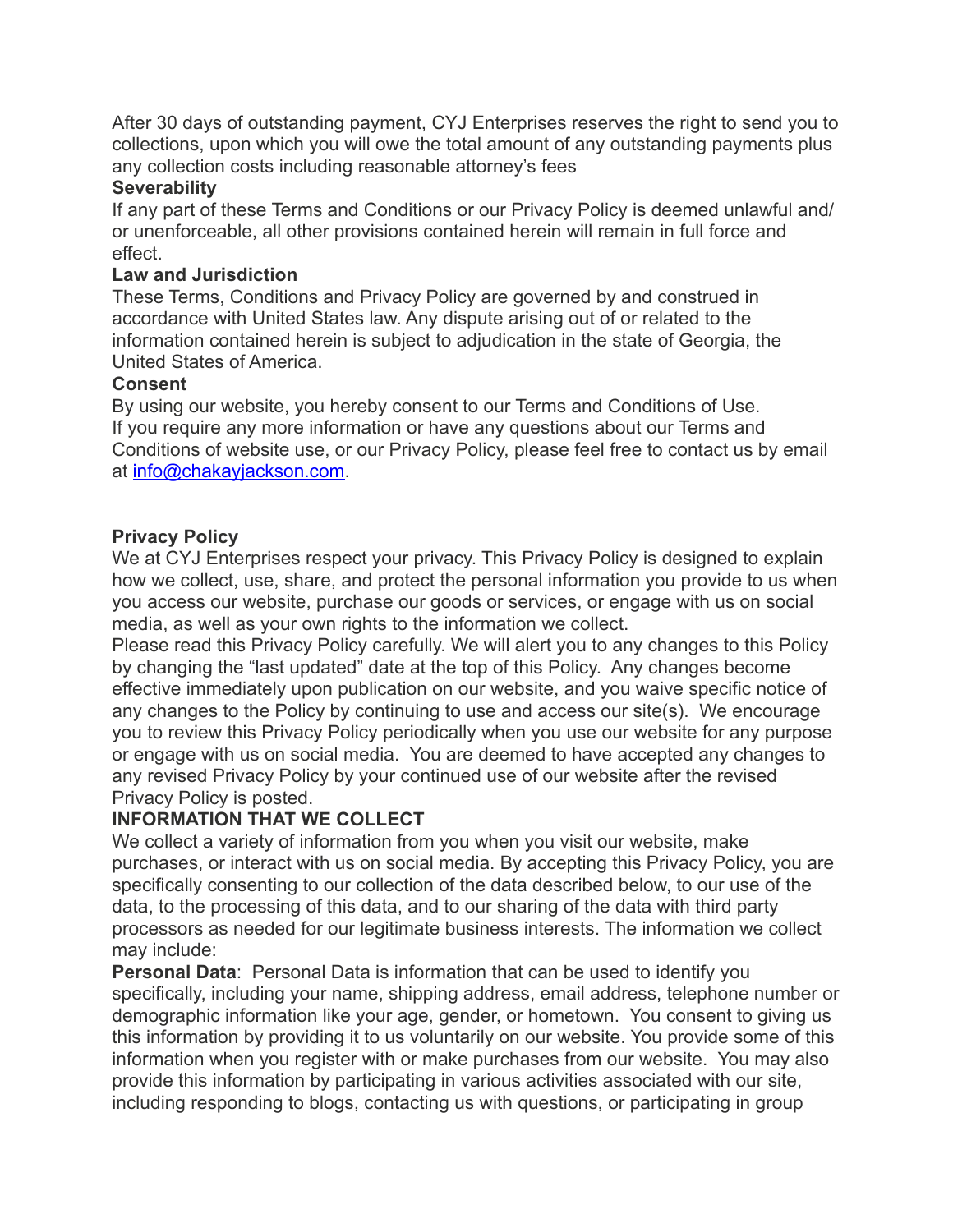training. Your decision to disclose this data is entirely voluntary. You are under no obligation to provide this information, but your refusal may prevent you from accessing certain benefits from our website or from making purchases.

**Derivative Data**: Derivative data is information that our servers automatically collect about you when you access our website, such as your IP address, browser type, the dates and times that you access our website, and the specific pages you view.

**Financial Data**: Financial data is data that is related to your payment method, such as credit card or bank transfer details. We collect financial data in order to allow you to purchase, order, return or exchange products or services from our website. We store limited financial data. Most financial data is transferred to our payment processor and PayPal, and you should review these processors' Privacy Policy to determine how they use, disclose and protect your financial data.

**Social Networking Data**: We may access personal information from social networking sites and apps, including Facebook, Instagram, LinkedIn, Twitter, Snapchat or other social networking sites or apps not named specifically here, which may include your name, your social network username, location, email address, age, gender, profile picture and any other public information. If you do not want us to access this information, please go to the specific social networking site and change your privacy settings.

**Mobile Device Data**: If you use our website via a mobile device or app, we may collect information about your mobile device, including device ID, model and manufacturer, and location information.

**Other data**: On occasion, you may give us additional data in order to enter into a contest or giveaway or to participate in a survey. You will be prompted for this information and it will be clear that you are offering this kind of information in exchange for an entry into such a contest or giveaway.

## **HOW WE USE YOUR INFORMATION**

Your information allows us to offer you certain products and services, including the use of our website, to fulfill our obligations to you, to customize your interaction with our company and our website, and to allow us to suggest other products and services we think might interest you. We generally store your data and transmit it to a third party for processing. However, to the extent we process your data, we do so to serve our legitimate business interests (such as providing you with the opportunity to purchase our goods or services and interact with our website.

Specifically, we may use the information and data described above to:

- 1. Create and administer your account; and
- 2. Deliver any products or services purchased by you to you; and
- 3. Correspond with you; and
- 4. Process payments or refunds; and
- 5. Contact you about new offerings that we think you will be interested in; and
- 6. Interact with you via social media; and
- 7. Send you a newsletter or other updates about our company or website; and
- 8. Deliver targeted advertising; and
- 9. Request feedback from you; and
- 10.Notify you of updates to our product and service offerings; and
- 11. Resolve disputes and troubleshoot any problems; and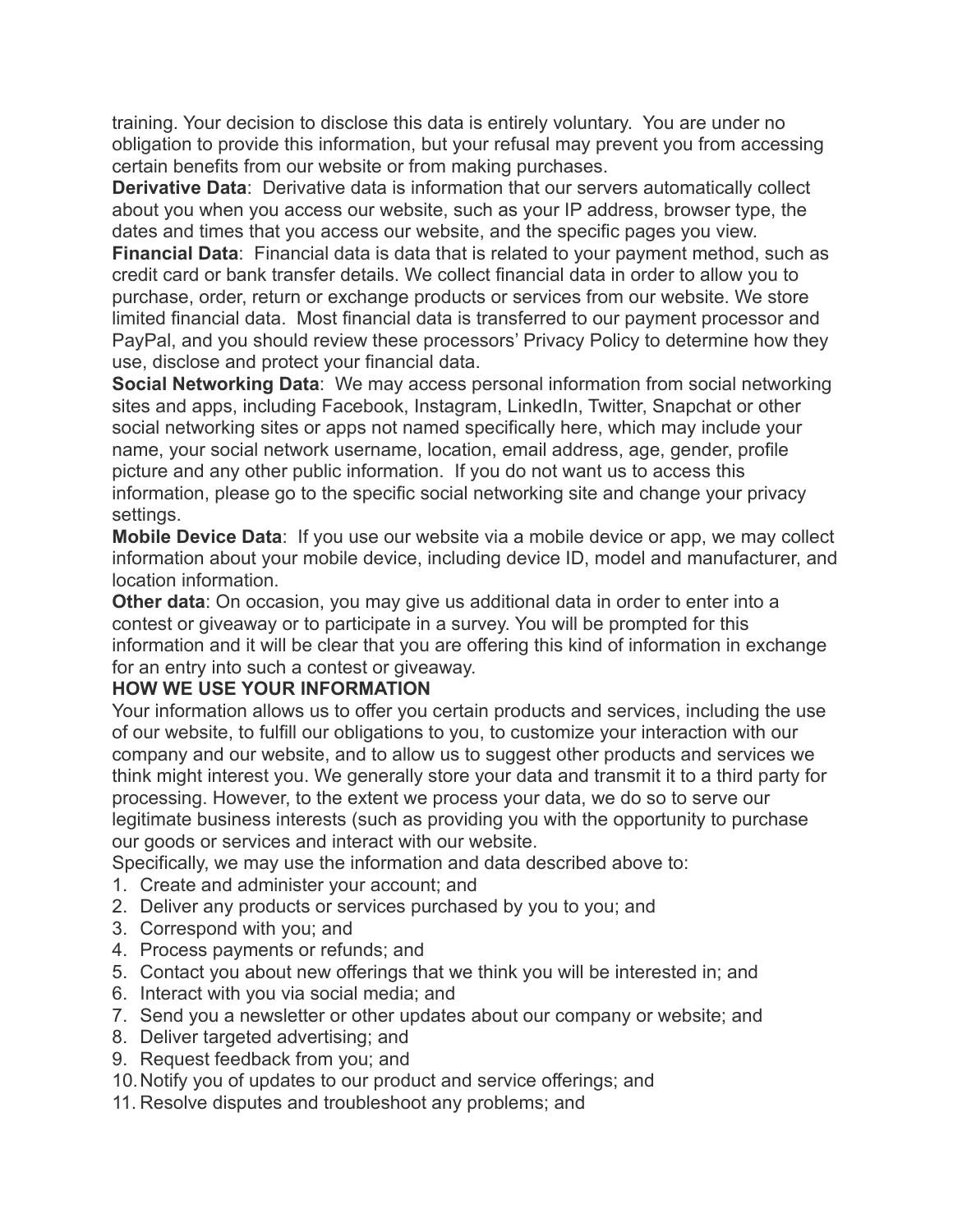- 12.Administer contests or giveaways; and
- 13.Generate a profile that is personalized to you, so that future interactions with our website will be more personal; and
- 14.Compile anonymous statistical data for our own use or for a third party's use; and
- 15.Assist law enforcement as necessary; and
- 16.Prevent fraudulent activity on our website; and
- 17.Analyze trends to improve our website and offerings.

## **WHY WE DISCLOSE YOUR INFORMATION**

We may share your information with third parties in certain situations. In particular, we may share your data with third party processors as needed to serve our legitimate business interests, which include administration of our website, administration of your account, entering into contracts with you, communicating with you, taking orders for goods or services, delivering our goods and services, identifying trends, protecting the security of our company and website, and marketing additional goods and services to you. The legal basis for our disclosure of your data is both your Consent to this Privacy Policy and our own right to protect and promote our legitimate business interests. The following are specific reasons why we may share your information.

**Third Party Processing**: We may disclose your information to third parties who assist us with various tasks, including payment processing, hosting services, email delivery and customer service. For more information, see the "Third Party Processing" Section below.

**By Law**: We may share your data as required by law or to respond to legal process, including a subpoena, or as necessary to protect the rights, property, and safety of others. This includes sharing information with other parties to prevent or address fraud and to avoid credit risks.

**To Protect Our Company**: We may use your information to protect our company, including to investigate and remedy any violations of our rights or policies. We may also disclose your information as reasonably necessary to acquire and maintain insurance coverage, manage risks, obtain financial or legal advice, or to exercise or defend against legal claims.

**Advertisers**: We may use third party advertising companies to run and manage us to produce ads that appears when you visit our Website. These companies may use information about your visit to our website and other websites that are contained in web cookies (as described below) to offer you personalized advertisements about goods and services that might interest you. We cannot control the activities of, such other advertisers or web sites. You should consult the respective Privacy Policies of these third-party advertisers for more detailed information on their practices as well as for instructions about how to opt-out of certain practices.

**Other Third Parties**: We may share information with advertisers, our investors, or other third parties for the purpose of conducting general business analysis. If we do so, we will make reasonable efforts to inform You if required by law.

Sale or Bankruptcy: In the event that our company is sold, goes out of business or enters bankruptcy, your information may be an asset that is transferred to a third-party successor. Such a successor is not bound by our Privacy Policy and may have its own. You will be notified in the event our Company is sold, goes out of business or enters bankruptcy.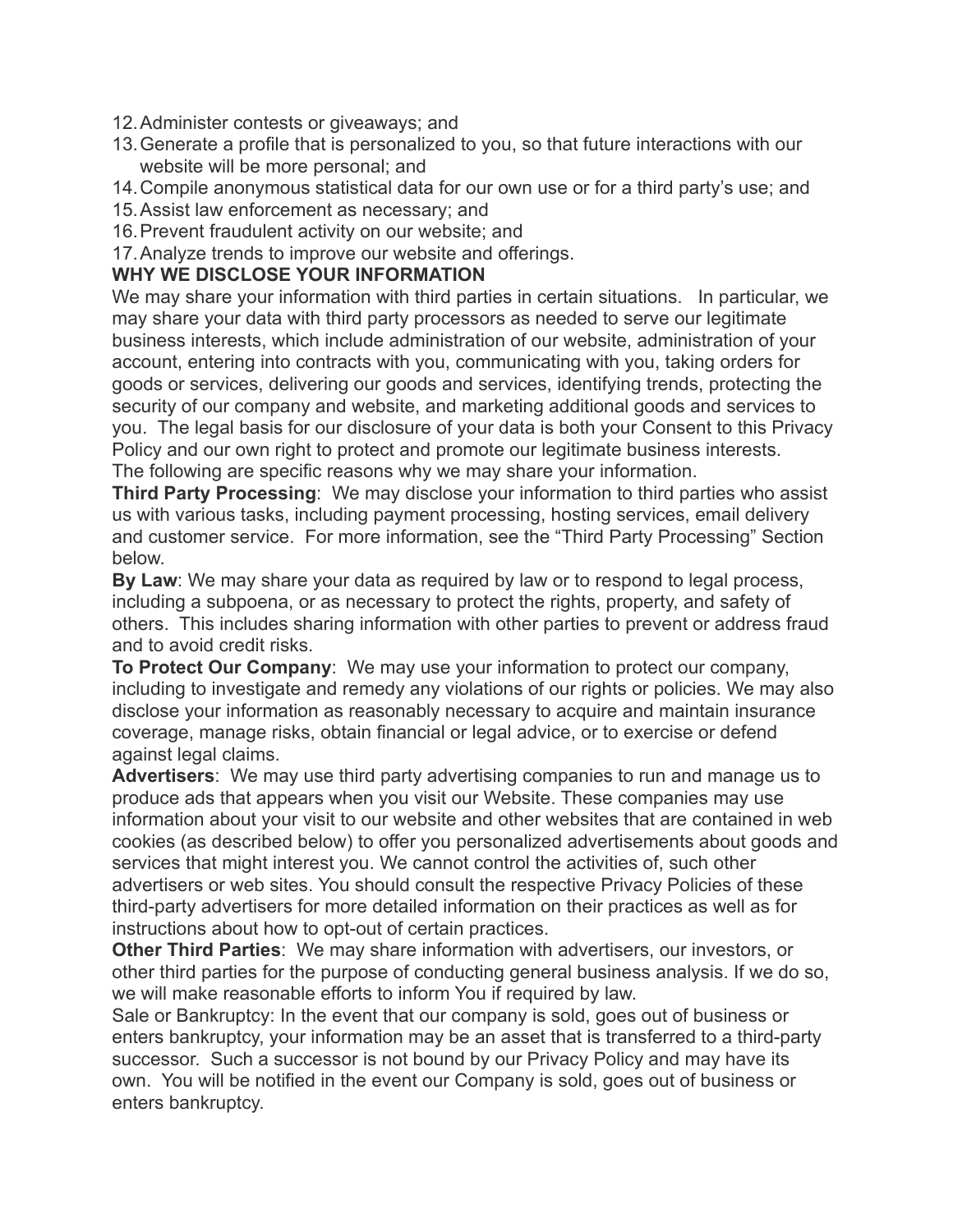Interaction with others: If you interact with others on our website, such as participating in a group chat or a group online course, other users may have access to some of your data, including your name, profile picture, and your history of interaction with our website, such as prior comments or posts.

**Online postings**: When you post online, your posts may be viewed by others, and we may distribute your comments outside the website.

**External Links**: Our website may include hyperlinks to other websites not controlled by us. We suggest you exercise caution when clicking on a hyperlink. Although we use reasonable care in including a hyperlink on our own web page, we do not regularly monitor the websites of these third parties, are not responsible for any damage or consequences you suffer by using these hyperlinks. We are not bound by the Privacy Policies of any third-party website that you access by a hyperlink, nor are they bound by ours. We encourage you to read the Policies of those third-party websites before interacting with them or making purchases. They may collect different information and by different methods than we do.

Other purposes: We may disclose your personal data as necessary to comply with any legal obligation or to protect your interests, or the vital interests of others or our company.

## **TRACKING TECHNOLOGIES**

**Cookies, Log Files and Web Beacons**: Like many other Web sites, we make use of log files. These files merely log visitors to the site – usually a standard procedure for hosting companies and a part of hosting services' analytics. The information inside the log files includes internet protocol (IP) addresses, browser type, Internet Service Provider (ISP), date/time stamp, referring/exit pages, and possibly the number of clicks. This information is used to analyze trends, administer the site, track user's movement around the site, and gather demographic information. IP addresses and other such information are not linked to any information that is personally identifiable. We also use cookies – small text files sent to us by your computer – and web beacons to store certain information. We may use cookies to authenticate your identity, to determine if you are logged onto our website, for personalization, for security, for targeted advertising, or for analysis of the performance of our website and services. For example, cookies allow us to recommend blog posts to you based on what you have read on our site in the past. We use cookies that are not specific to your account but unique enough to allow us to analyze general trends and use, and to customize your interaction with our website.

Most browsers are set to accept cookies by default. In addition, when you first encounter our website, you will be asked to "consent to cookies." If you wish to disable cookies, you may do so through your individual browser options. However, this may affect your ability to use or make purchases from our website. More detailed information about cookie management with specific web browsers can be found at the browsers' respective websites. [What Are Cookies?](http://www.whatarecookies.com/) By continuing to use our website and not disabling cookies on your browser, you are consenting to our use of cookies in accordance with the terms of this policy.

In addition, we may use third-party software to post advertisements on our website to oversee marketing or email campaigns or manage other company initiatives. These third party software may use cookies or similar tracking technology. We have no control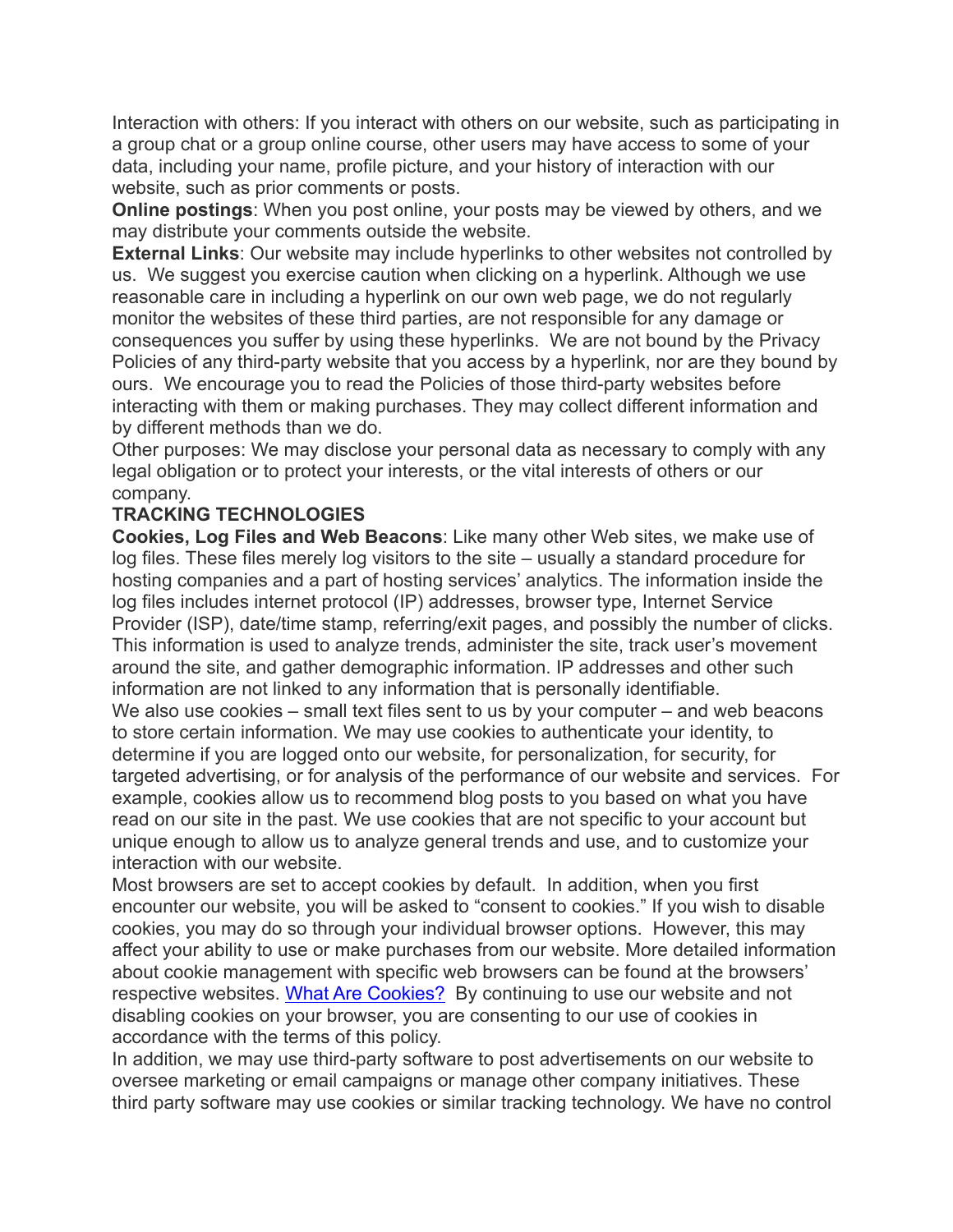over these third parties or their use of cookies. For more information on opting out of interest-based ads, visit the Network Advertising Initiative Opt-Out Tool or Digital Advertising Alliance Opt-Out Tool.

## **WEBSITE ANALYTICS**

We may partner with third party analytic companies. The analytic companies may also use cookies or other tracking technologies to analyze visitors' use of our website to determine the popularity of the content, and better understand online activity. We do not transfer personal information to these third-party vendors. However, in order to access our website, you must consent to the collection and use of your information by these third-party analytic companies. You should review their Privacy Policy and contact them directly if you have questions. If you do not want any information to be collected and used by tracking technologies, visit the Network Advertising Initiative Opt-Out Tool or Digital Advertising Alliance Opt-Out Tool.

## **PROCESSING YOUR INFORMATION**

For the most part, we do not process your information in-house, but give it to third party processors for processing. For example, when PayPal takes your payment information, they are a third-party processor. They process your payment and remit the funds to us. So, in many instances it will be necessary for us to transmit your information to a thirdparty processor, as we do not have the capability to perform these functions. More detail on third party processing is detailed below.

However, we may, from time to time, process your data internally. The legal basis for this processing is both your consent to the processing, and our need to conduct our legitimate business interests. Our purposes in processing this information, if we do, is to administer, maintain, and improve our website and offerings, to enter into contracts with you, to fulfill the terms of those contracts, to keep records of our transactions and interactions, to be able to provide you with goods and services, to comply with our legal obligations, to obtain professional advice, and to protect the rights and interests of our company, our customers (including you), and any third parties. We may process the following data:

- 1. Data associated with your account, such as your name, address, email address and payment information
- 2. Data about your usage of our website, such as your IP address, geographical information, and how long you accessed our website and what you viewed.
- 3. Data related to your personal profile, such as your name, address, profile picture, interests and hobbies, or employment details.
- 4. Data that you provide us in the course of using our services.
- 5. Data that you post on our website, such as comments or responses to blogs.
- 6. Data that you submit to us when you make an inquiry regarding our website or offerings.
- 7. Data related to your transactions with us, including your purchase of our goods or services. This information may include contact details and payment information.
- 8. Data that you provide to us when you subscribe to our emails or newsletters, including your email address and contact information.
- 9. Data that you submit to us via correspondence, such as when you email us with questions.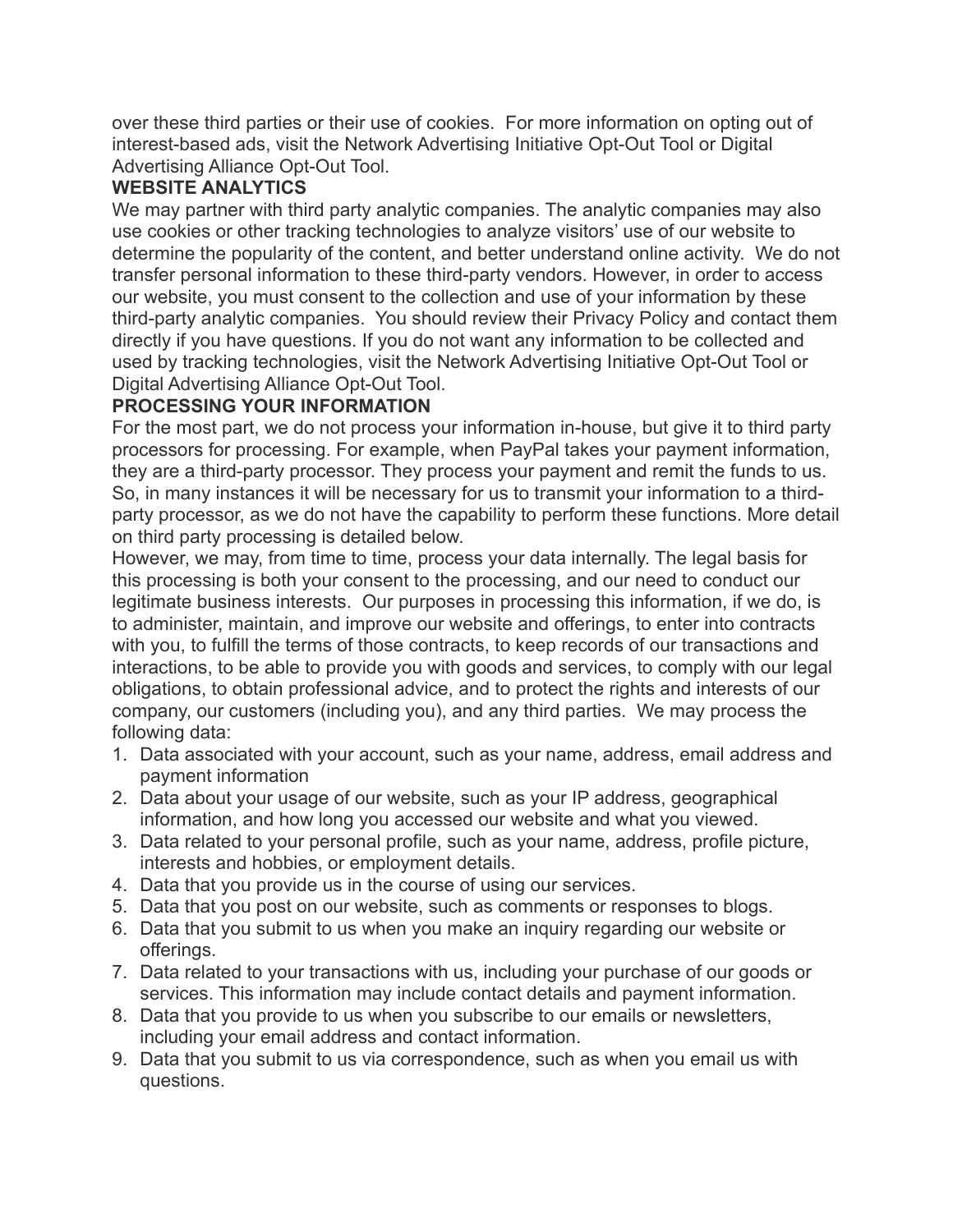10.Any other data identified in this policy, for the purpose of complying with our legal obligations, or to protect the vital interests of you or any other natural person.

## **DATA RETENTION**

We retain personal data as long as it is needed to conduct our legitimate business purposes or to comply with our legal obligations, or until you ask us to delete your data. For example, we will retain certain personal information indefinitely for the purposes of maintaining your account, unless and until you delete your account. Data that we gather for a specific and particular purpose, such as assisting law enforcement or analyzing trends, will not be kept for longer than is necessary for that particular purpose. Data that is no longer needed by us for any of the purposes listed above will be permanently deleted.

You may request that we delete your data at any time. However, note that we cannot control the retention policies of third parties. If you wish to have any third parties, including those to whom we've transmitted your data, delete that data, you will need to contact those third parties directly. You may request from us a list of all third parties to whom we have transmitted your data.

# **SECURITY OF YOUR INFORMATION**

We take all reasonable steps to protect your personal data and keep your information secure. We use recognized online secure payment systems and implement generally accepted standards of security to protect against personal data loss or misuse. However, no security measure is foolproof, and no method of data transmission can be

guaranteed against interception or misuse. We cannot guarantee complete security of any information you transmit to us.

By consent to this Privacy Policy, you acknowledge that your personal data may be available, via the internet, around the world. We cannot prevent the use or misuse of your data by other parties.

We will notify you of promptly any known breach of our security systems or your data which might expose you to serious risk.

# **CHILDREN**

This website is not designed for use by children under age 18, and we do not knowingly solicit personal data from anyone under age 18. If you are under age 18, do not access or use our website or related products or services. If you become aware that we have collected data of anyone under the age of 18, please contact us so that we may delete that data.

# **YOUR RIGHTS**

You have certain rights with respect to your personal data, as outlined below. Note that we may charge you a reasonable fee for actions that you ask us to take with respect to your data. In addition, we reserve the right to request that you provide us with evidence of your identity before we take any action with respect to the exercise of your data rights. Further, your rights may be restricted or nullified to the extent they conflict with our compelling business interests, the public interest, or the law.

Update Account Information: You have the right to update or change any information you have provided to us. To update or delete your information, please contact us at info@chakayjackson.com.

**Confirm Personal Data and Its Use**: You have the right to request that we confirm what data we hold about you, and for what purposes. You also have the right to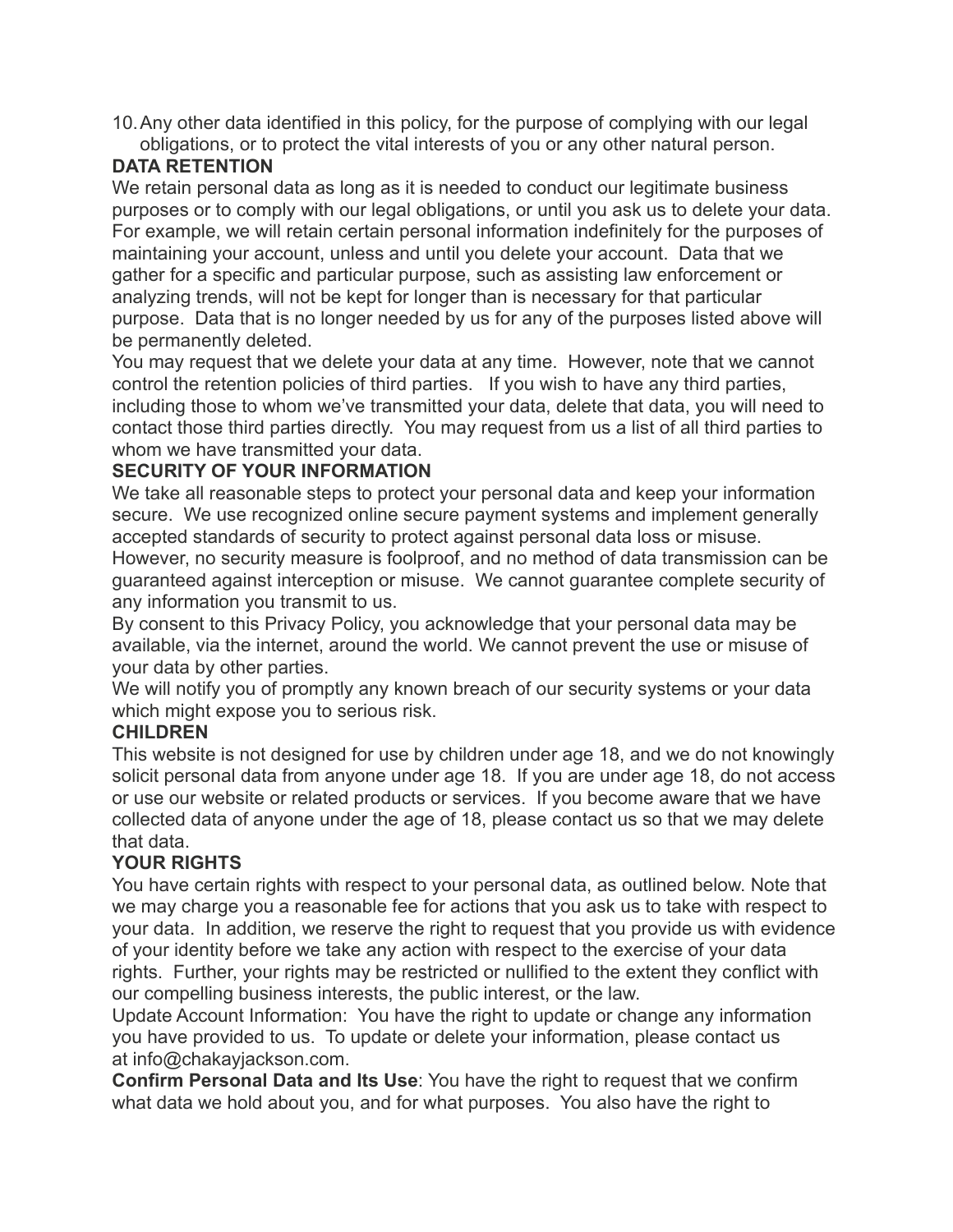confirmation of whether we process your data or deliver your data to third party processors, and for what purposes. We will supply you with copies of your personal data unless doing so would affect the rights and freedoms of others.

**Change Consent**: You have the right to change your consent to our use of your information. In such cases, we may require you to delete your account with us, as described above, and you may not have full access to our website.

**Request a Copy of Data**: You have the right to request a digital copy of the data that we hold about you. Your first request for a copy of your personal data will be provided free of charge; subsequent requests will incur a reasonable fee.

Transfer Your Data**: You have the right to request that we gather and transfer your data to another controller, in a commonly used** and machine-readable format, unless doing so would cause us an undue burden.

**Delete All Data**: You have the right to request that we delete all data that we hold about you, and we must delete such data without undue delay. There are exceptions to this right, such as when keeping your data is required by law, is necessary to exercise the right of freedom of expression and information, is required for compliance with a legal obligation, or is necessary for the exercise or defense of legal claims. Such a request may result in a termination of your account with us and you may have limited or no use of our website.

**Emails and Communications**: You may opt out of receiving future email correspondence from us by checking the appropriate box when you register for the account or make a purchase. You may change your communication settings by contacting us at info@chakayjackson.com.

**Marketing Communications**: You may opt out of receiving any third party marketing communications or having your personal information used for marketing purposes. You may do this by contacting us at info@chakayjackson.com.

**Processing:** You may, in some circumstances restrict the processing of your data, such as when you contest the accuracy of your data or when you have objected to processing, pending the verification of that objection. When processing has been restricted, we will continue to store your data but will not pass it on to third party processors without your consent, or as necessary to comply with legal obligations or protect your rights or those of others or our company. In addition, you may opt out of any processing of your data altogether. Note however that doing so may result in the termination of your account and loss of access to our website.

**Complaints**: You have the right to complain to a supervising authority if you believe we are misusing your data or have violated any of your rights under this Privacy Policy or applicable law.

#### **Newsletter Privacy**

We offer the opportunity for you to volunteer certain information to us that is used for email and marketing purposes. This information includes, but is not limited to, your name and email. You will have an opportunity to unsubscribe from any future communications via email, but we reserve the right to maintain a database of past email subscribers. We reserve the right to use this information as reasonably necessary in our business and as provided by law. Your information will be shared with reasonably necessary parties for the ordinary course of conducting our business, such as through